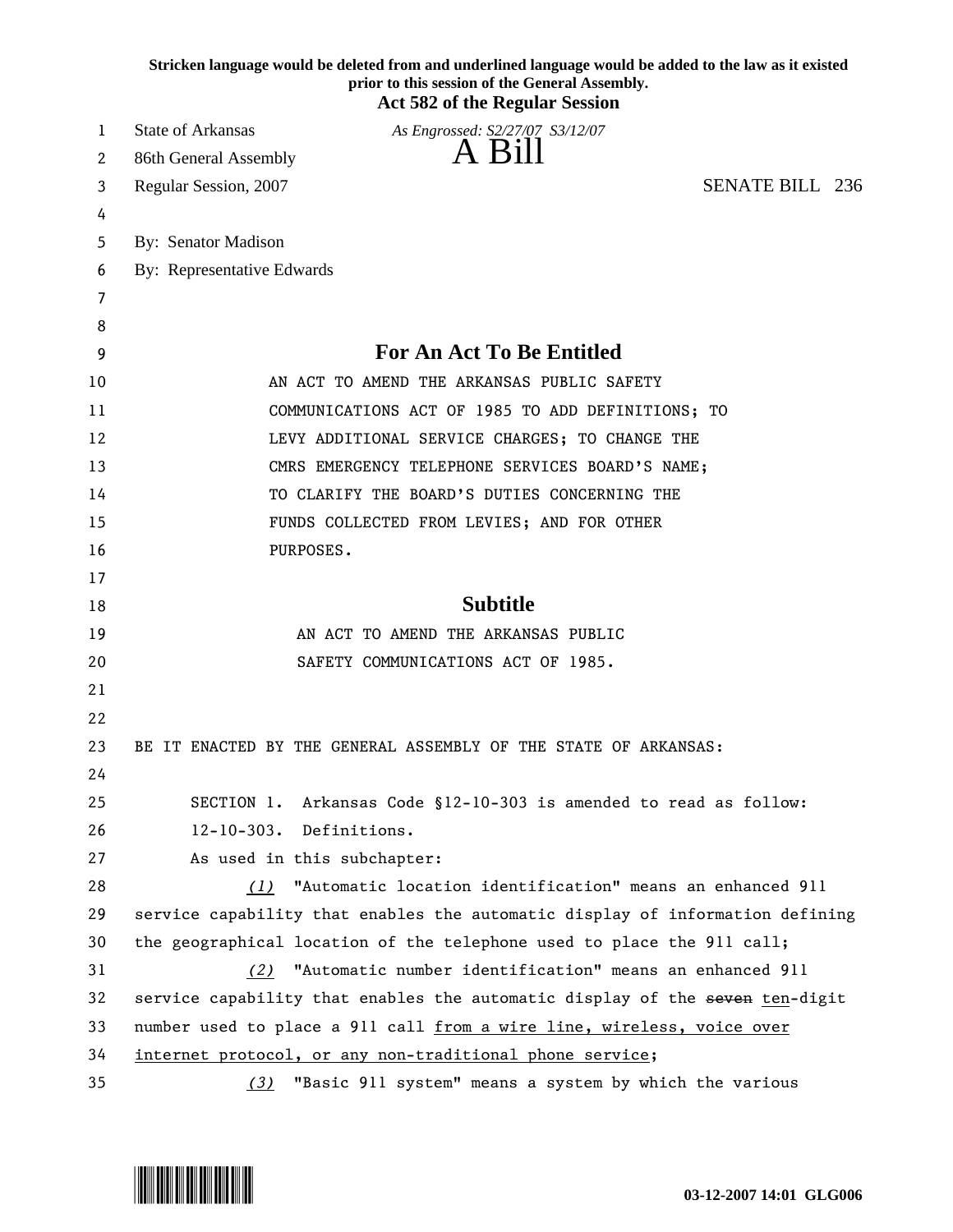1 emergency functions provided by public and private safety agencies within 2 each political subdivision may be accessed utilizing the three-digit number 3 911, but no available options are included in the system; 4 *(4)* "Board" means the CMRS Arkansas Emergency Telephone Services 5 Board created by this subchapter; 6 *(5)* "Chief executive" means the Governor, county judges, mayors, 7 city managers, or city administrators of incorporated places, and is 8 synonymous with head of government, dependent on the level and form of 9 government; 10 *(6)* "CMRS connection" means each account or number assigned to a 11 CMRS customer; 12 *(7)(A)* "Commercial mobile radio service" or "CMRS" means 13 commercial mobile service under §§ 3(27) and 332(d), Federal 14 Telecommunications Act of 1996, 47 U.S.C. § 151 et seq., Federal 15 Communications Commission rules, and the Omnibus Budget Reconciliation Act of 16 1993. 17 (B)(i) "Commercial mobile radio service" or "CMRS" 18 includes any wireless two-way communication device, including radio-telephone 19 communications used in cellular telephone service, personal communication 20 service, or the functional and competitive or functional or competitive 21 equivalent of a radio-telephone communications line used in cellular 22 telephone service, a personal communication service, or a network radio 23 access line. 24 (ii) "Commercial mobile radio service" or "CMRS" 25 does not include services whose customers do not have access to 911 or a 911- 26 like service, a communication channel suitable only for data transmission, a 27 wireless roaming service or other nonlocal radio access line service, or a 28 private telecommunications system; 29 *(8)* "Dispatch center" means a public or private agency which 30 dispatches public or private safety agencies but does not operate a 911 31 public safety answer point; 32 *(9)* "Enhanced 911 network features" means those features of 33 selective routing which have the capability of automatic number and location 34 identification; 35 *(10)(A)* "Enhanced 911 system" means enhanced 911 service, which 36 is a telephone exchange communications service consisting of telephone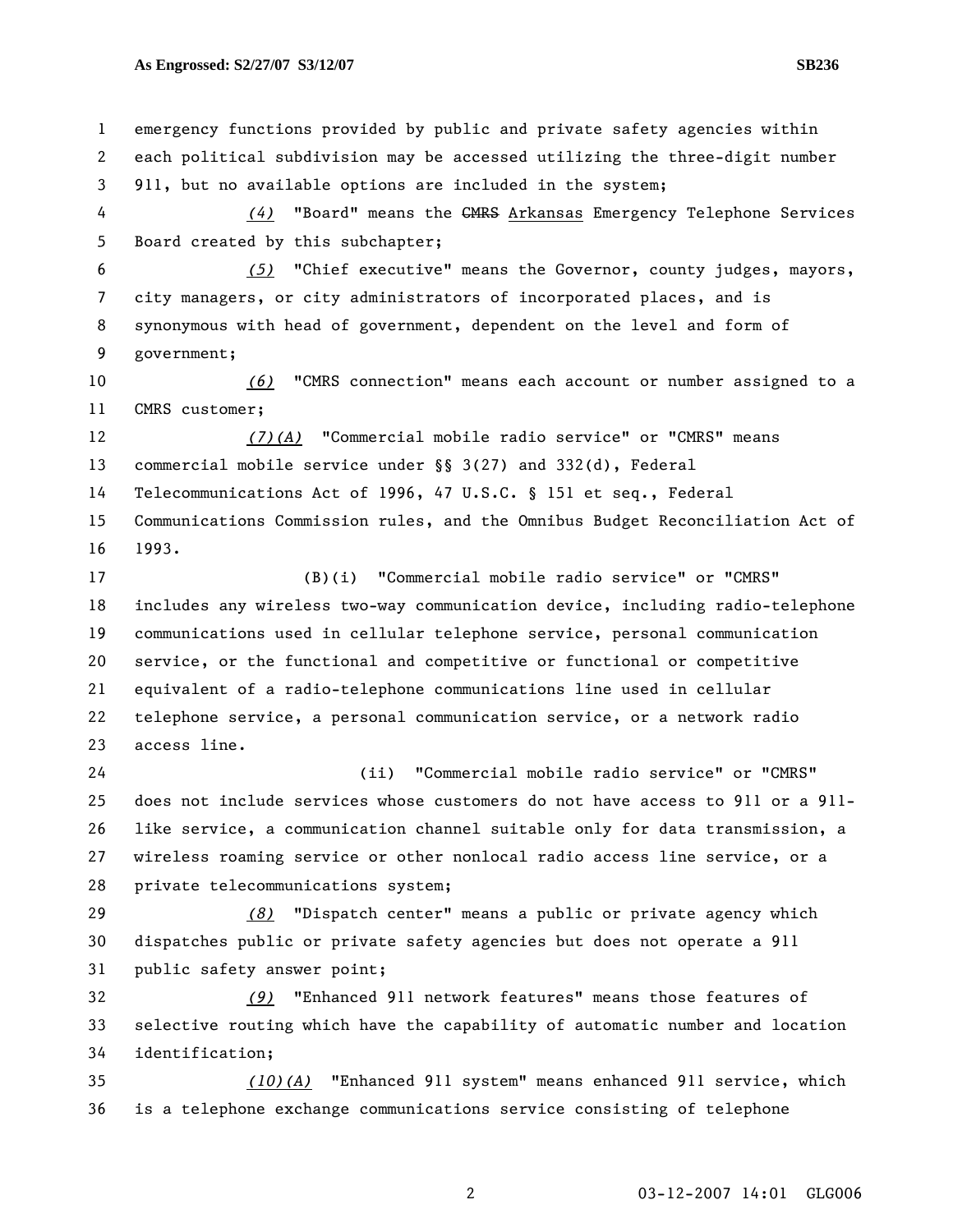1 network features and public safety answering points designated by the chief 2 executive which enables users of the public telephone system to access a 911 3 public safety communications center by dialing the digits "911". 4 (B) The service directs 911 calls to appropriate public 5 safety answering points by selective routing based on the geographical 6 location from which the call originated and provides the capability for 7 automatic number identification and automatic location identification; 8 *(11)* "Exchange access facilities" means all lines provided by 9 the service supplier for the provision of local exchange service, as defined 10 in existing general subscriber services tariffs; 11 *(12)* "Governing authority" means county quorum courts and 12 governing bodies of municipalities; 13 *(13)* "911 public safety communications center" means the 14 communications center operated on a twenty-four (24) hour basis by one of the 15 operating agencies defined by this subchapter and as designated by the chief 16 executive of the political subdivision which includes the public safety 17 answering point and dispatches one (1) or more public safety agencies; 18 *(14)* "Non-traditional phone service" means any service that: 19 (A) Enables real-time voice communications from the user's 20 location to customer premise equipment; 21 (B) Permits users to receive calls that originate on the 22 public-switched telephone network or to terminate calls to the public-23 switched telephone network; and 24 (C) Has the capability of placing a 911 call; 25 *(15)* "Non-traditional phone service connection" means each 26 account or number assigned to a non-traditional phone service customer; 27 *(16)(A)* "Operating agency" means the public safety agency 28 authorized and designated by the chief executive of the political subdivision 29 to operate a 911 public safety communications center. 30 (B) Operating agencies are limited to offices of emergency 31 services, fire departments, and law enforcement agencies of the political 32 subdivisions; 33 *(17)* "Prepaid wireless telephone service" means a wireless 34 telephone service: 35 (A) For which no monthly invoices are issued; and 36 (B) Which is activated in advance by payment for a finite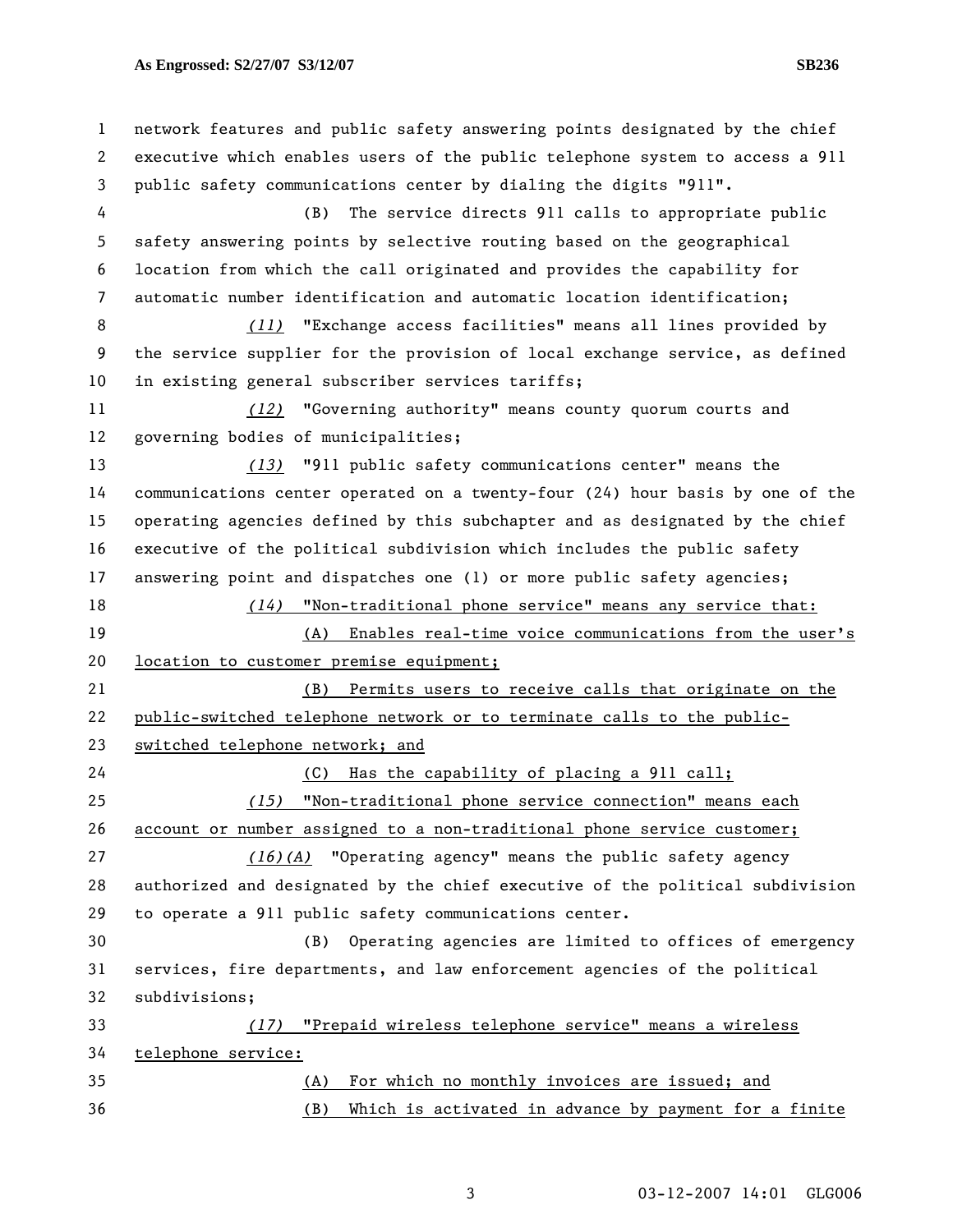1 dollar amount of service or for a finite set of minutes that terminate: 2 (i) Upon use by the customer and delivery by a CMRS 3 provider or reseller of an agreed upon amount of service corresponding to the 4 total dollar amount paid in advance; or 5 (ii) Within a certain period of time following the 6 initial purchase or activation unless additional payments are made; 7 *(18)* "Private safety agency" means any entity, except a public 8 safety agency, providing emergency fire, ambulance, or emergency medical 9 services; 10 *(19)* "Public safety agency" means an agency of the State of 11 Arkansas or a functional division of a political subdivision which provides 12 fire fighting, rescue, natural, or human-caused disaster or major emergency 13 response, law enforcement, and ambulance or emergency medical services; 14 *(20)* "Public safety answering point" means the location at which 15 911 calls are initially answered; 16 *(21)* "Public safety officers" means specified personnel of 17 public safety agencies; 18 *(22)* "Service supplier" means any person, company, or 19 corporation, public or private, providing exchange telephone service or CMRS 20 service throughout the political subdivision; 21 *(23)* "Selective routing" means the method employed to direct 911 22 calls to the appropriate public safety answering point based on the 23 geographical location from which the call originated; 24 *(24)* "Service user" means any person, company, corporation, 25 business, association, or party not exempt from county or municipal taxes or 26 utility franchise assessments who is provided landline telephone service,  $\Theta$ 27 CMRS service, voice over internet protocol service, or any non-traditional 28 phone service with the capability of placing a 911 call in the political 29 subdivision; and 30 *(25)(A)* "Tariff rate" means the rate or rates billed by a 31 service supplier as stated in the service supplier's tariffs and approved by 32 the Arkansas Public Service Commission, which represents the service 33 supplier's recurring charges for exchange access facilities, exclusive of 34 all: 35 (i) Taxes; 36 (ii) Fees;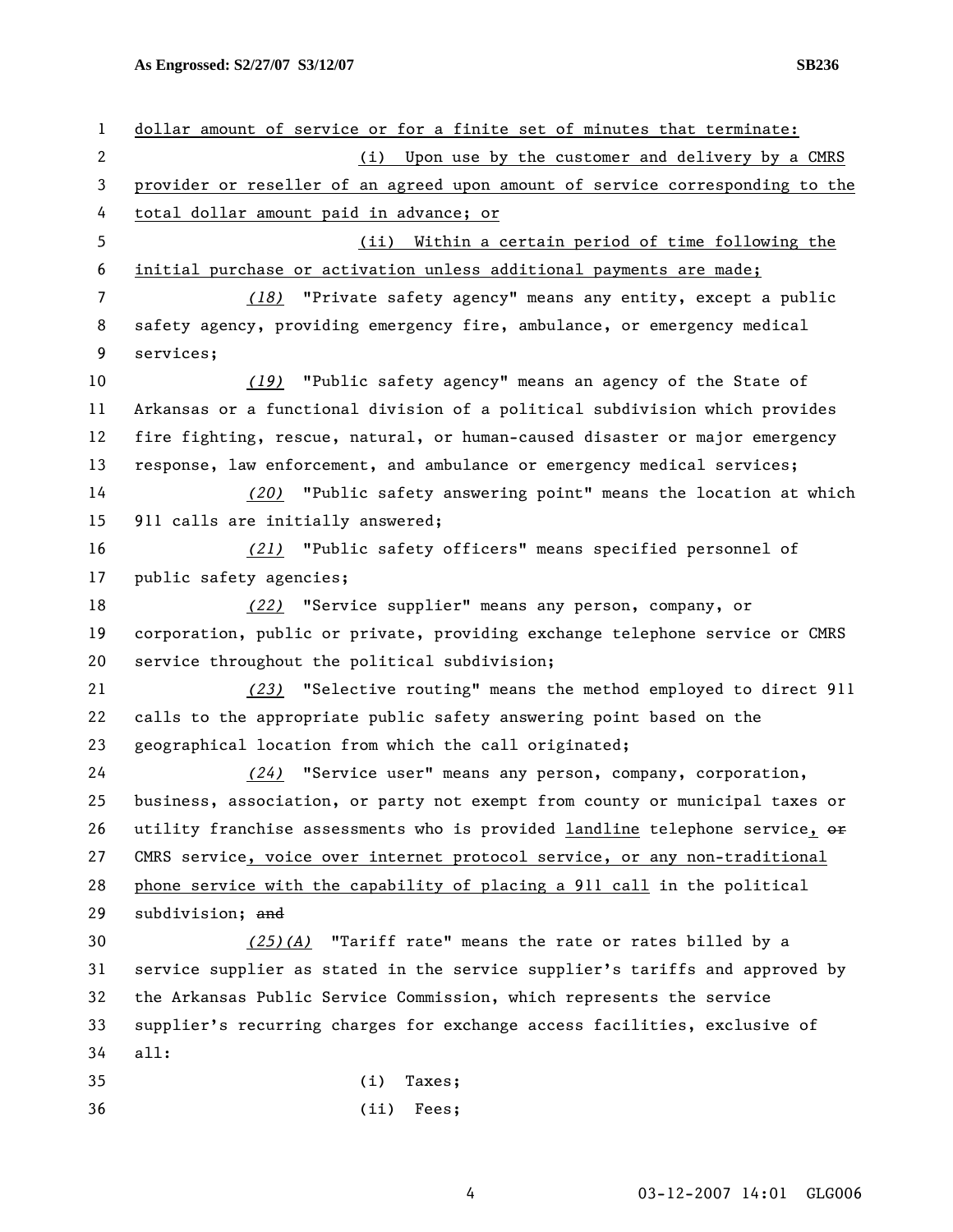| $\mathbf 1$  | (iii) Licenses; or                                                            |
|--------------|-------------------------------------------------------------------------------|
| $\mathbf{2}$ | Similar charges whatsoever.<br>(iv)                                           |
| 3            | The tariff rate per county may include extended<br>(B)                        |
| 4            | service area charges only if an emergency telephone service charge has been   |
| 5            | levied in a county and a resolution of intent has been passed by a county's   |
| 6            | quorum court that defines tariff rate as being inclusive of extended service  |
| 7            | area charges;                                                                 |
| 8            | "Voice over internet protocol connection" means each<br>(26)                  |
| 9            | account or number assigned to a voice over internet protocol customer;        |
| 10           | "Voice over internet protocol service" means any service<br>(27)              |
| 11           | that:                                                                         |
| 12           | Enables real-time voice communications;<br>(A)                                |
| 13           | Requires a broadband connection from the user's<br>(B)                        |
| 14           | location;                                                                     |
| 15           | Requires internet protocol compatible customer premise<br>(C)                 |
| 16           | equipment;                                                                    |
| 17           | Permits users to receive calls that originate on the<br>(D)                   |
| 18           | public-switched telephone network or to terminate calls to the public-        |
| 19           | switched telephone network; and                                               |
| 20           | Has the capability of placing a 911 call.; and<br>(E)                         |
| 21           | "Wireless telecommunications service provider" means a<br>(28)                |
| 22           | provider of commercial mobile radio services:                                 |
| 23           | (A) As defined in 47 U.S.C. § 332(b), as it existed on                        |
| 24           | January 1, 2006, including all broadband personal communications services,    |
| 25           | wireless radio telephone services, geographic area specialized and enhanced   |
| 26           | specialized mobile radio services, and incumbent wide area specialized mobile |
| 27           | radio licensees that offer real time, two-way voice service interconnected    |
| 28           | with the public-switched telephone network; and                               |
| 29           | That either<br>(B)                                                            |
| 30           | Is doing business in the state of Arkansas, or<br>(i)                         |
| 31           | May connect with a public safety communications<br>(ii)                       |
| 32           | center.                                                                       |
| 33           |                                                                               |
| 34           | Arkansas Code §12-10-318 is amended to read as follow:<br>SECTION 2.          |
| 35           | $12 - 10 - 318.$<br>Emergency telephone service charges - Imposition -        |
| 36           | Liability.                                                                    |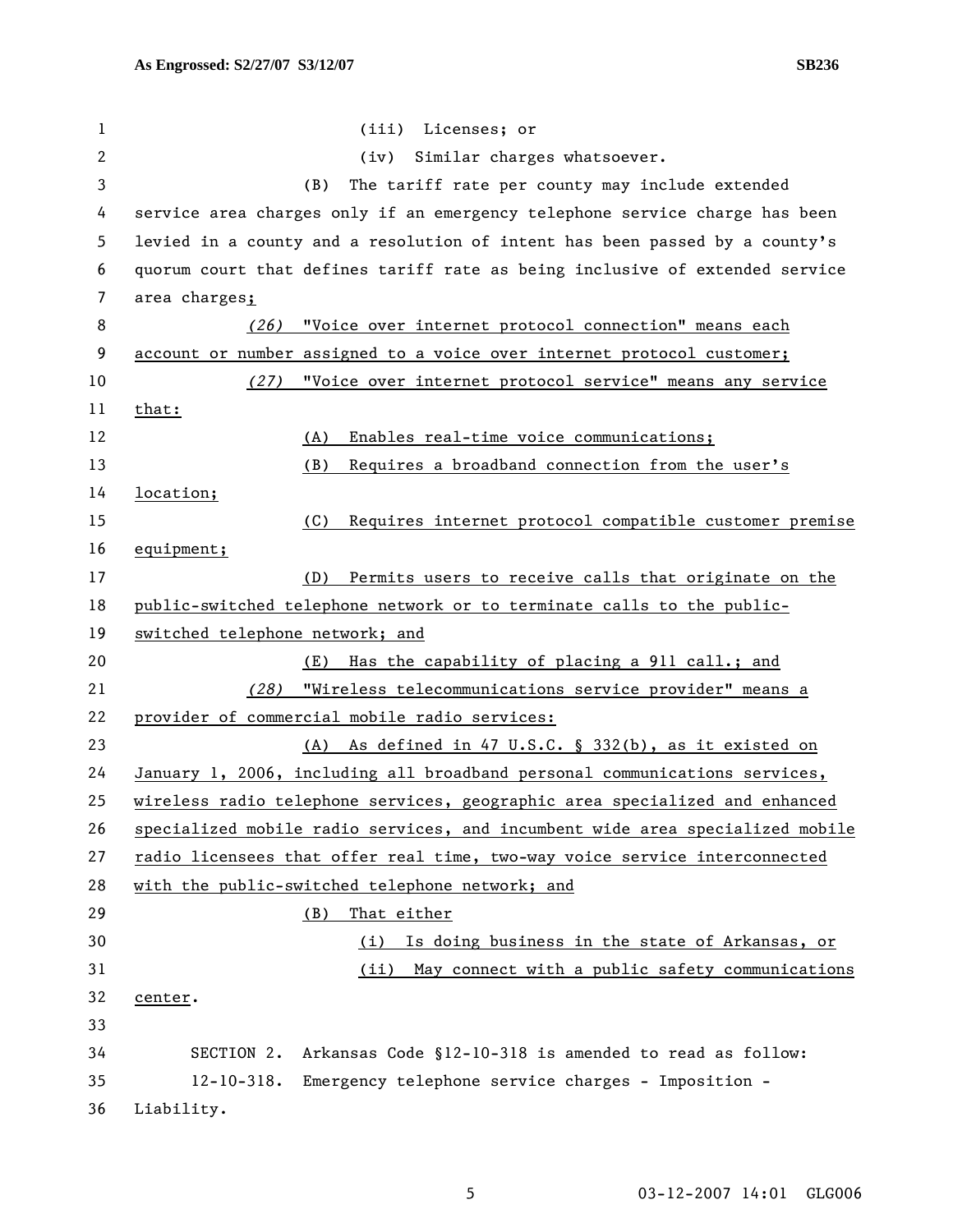1 (a)(1)(A) When so authorized by a majority of the persons voting 2 within the political subdivision in accordance with the law, the governing 3 authority of each political subdivision may levy an emergency telephone 4 service charge in the amount assessed by the political subdivision on a per-5 access-line basis as of January 1, 1997, or the amount up to five percent 6 (5%) of the tariff rate, except that any political subdivision with a 7 population of fewer than twenty-seven thousand five hundred (27,500) 8 according to the 1990 Federal Decennial Census may, by a majority vote of the 9 electors voting on the issue, levy an emergency telephone charge in an amount 10 assessed by the political subdivision on a per-access-line basis as of 11 January 1, 1997, or an amount up to twelve percent (12%) of the tariff rate. 12 (B) The governing authority of a political subdivision 13 that has been authorized under subdivision (a)(1)(A) of this section to levy 14 an emergency telephone service charge in an amount up to twelve percent (12%) 15 of the tariff rate may decrease the percentage rate to not less than four 16 percent (4%) of the tariff rate for those telephone service users that are 17 served by a telephone company with fewer than two hundred (200) access lines 18 in this state as of the date of the election conducted under subdivision 19  $(a)(1)(A)$  of this section. 20 (2)(A) Upon its own initiative, the governing authority of the 21 political subdivision may call such a special election. 22 (B)(i) The special election shall occur on the second 23 Tuesday of any month, except as provided in subdivision (a)(2)(B)(ii) of this 24 section unless the second Tuesday of the month is a legal holiday in which 25 event the special election shall be held on the third Tuesday of the month. 26 (ii) A special election held in a month in which a 27 presidential preferential primary election, preferential primary election, 28 general primary election, or general election is scheduled to occur shall be 29 held on the date of the presidential preferential primary election, 30 preferential primary election, general primary election, or general election. 31  $\left(\frac{2}{4}\right)\left(\frac{1}{1}\right)$  (a) If a special election is held on 32 the date of the presidential preferential primary election, preferential 33 primary election, or general primary election, the issue or issues to be 34 voted upon at the special election shall be included on the ballot of each 35 political party. 36 (<del>ii)</del>(b) However, a separate ballot containing

6 03-12-2007 14:01 GLG006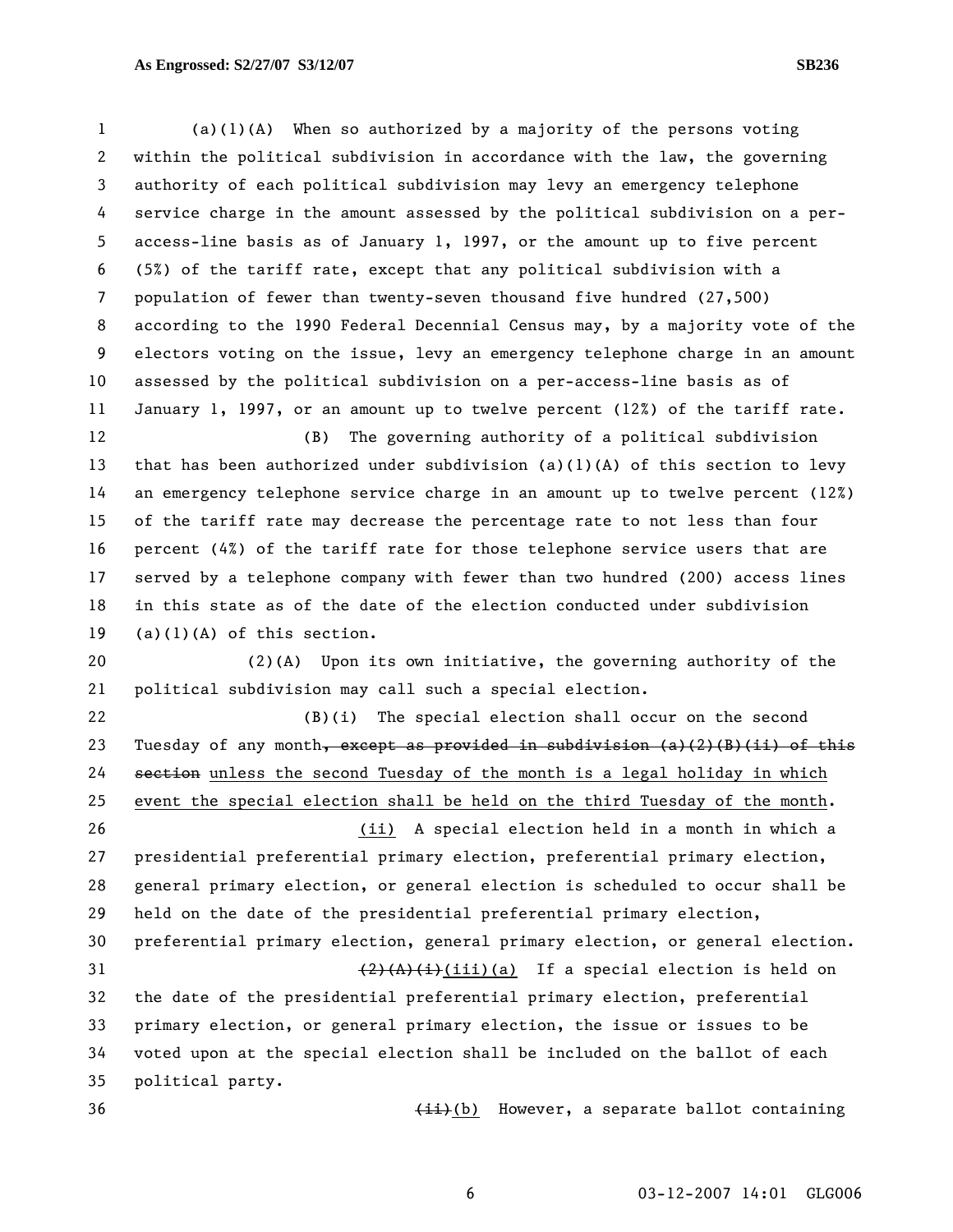1 only the issue or issues to be voted upon at the special election shall be 2 prepared and made available to a voter requesting a separate ballot.  $\left( \frac{B}{B} \right)$  (iv) No voter shall be required to vote in a 4 political party's presidential preferential primary election, preferential 5 primary election, or general primary election in order to be able to vote in 6 the special election. 7 (b) A special election scheduled to occur in a month in which the 8 second Tuesday is a legal holiday shall be held on the third Tuesday of the 9 month. 10 (b)(1)(A)(i) There is levied a commercial mobile radio service 11 emergency telephone service charge in an amount of *fifty cents (50¢)* forty 12 cents (40+) per month per commercial mobile radio service connection that has 13 a place of primary use within the State of Arkansas. 14 (B)(i)(i)(a) A commercial mobile radio service provider 15 may determine, bill, collect, and retain an additional amount to reimburse 16 the commercial mobile radio service provider for enabling and providing 911 17 and enhanced 911 services and capability in the network and for the 18 facilities and associated equipment. 19 19 (ii)(b) The commercial mobile radio service 20 provider may add any amounts implemented under this subdivision  $(b)$   $(1)$   $(B)$ 21 (b)(1)(A)(ii) to the *fifty cents (50¢)* forty cents (40›) levied in 22 subdivision  $(b)(1)(A)(i)$  of this section so that the commercial mobile radio 23 service emergency telephone service charges appear as a single line item on a 24 subscriber's bill. 25 (B)(i) There is levied a service charge of *fifty cents* 26 *(50¢)* per month on prepaid wireless telephone service subscribers whose 27 mobile set telephone numbers are assigned to the State of Arkansas. 28 (ii) Providers of prepaid wireless telephone service 29 shall collect and remit the service charge under one of the following 30 methods: 31 (a) The CMRS provider shall collect on a 32 monthly basis the *fifty cents (50¢)* service charge from each prepaid wireless 33 telephone service customer whose account balance is equal to or greater than 34 the amount of the service charge; or 35 (b) The CMRS provider shall divide the total 36 earned prepaid wireless telephone service revenue received by the CMRS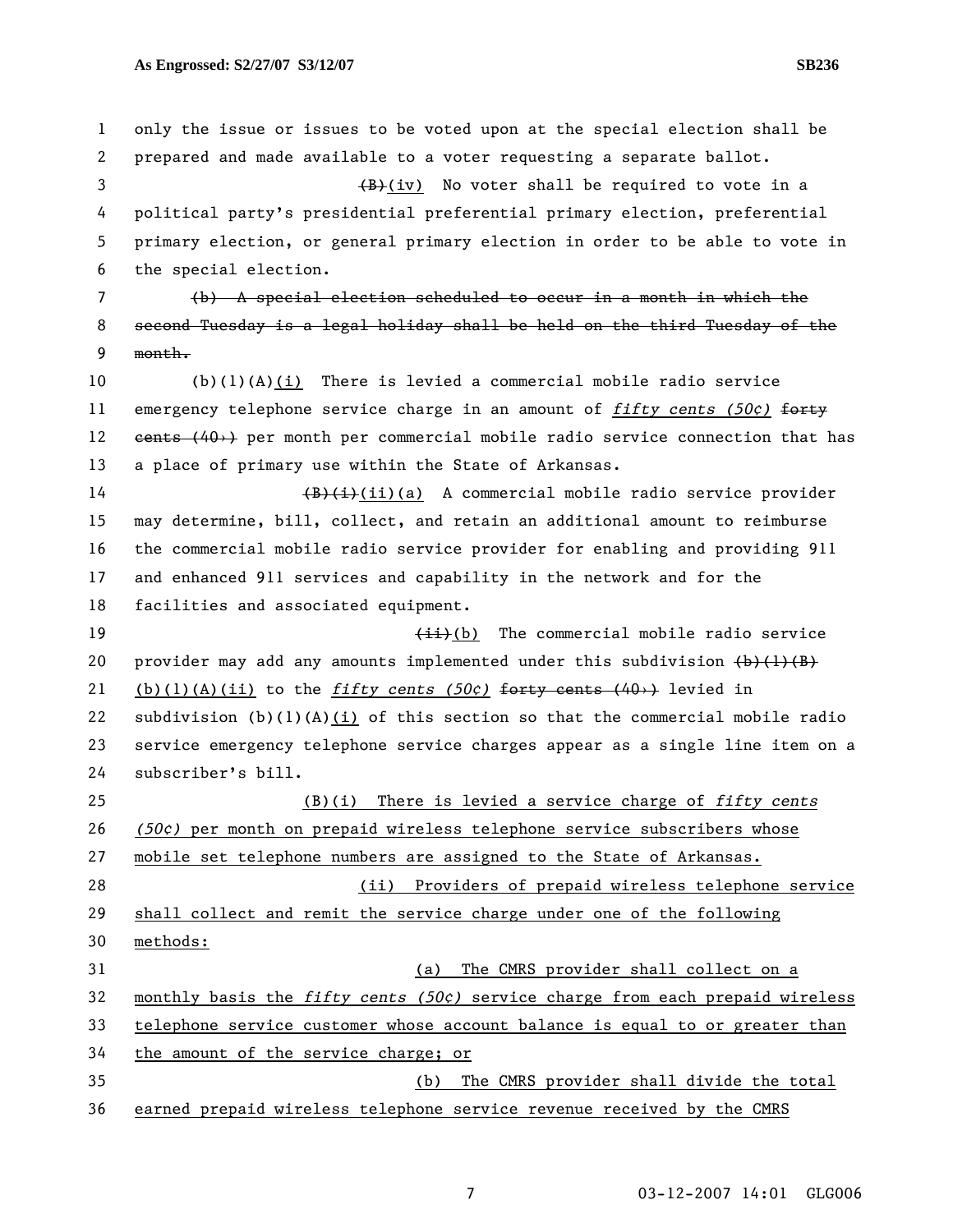| $\mathbf{1}$ | provider with respect to each prepaid wireless telephone service customer in  |
|--------------|-------------------------------------------------------------------------------|
| 2            | the state within the monthly 911 reporting period by fifty dollars (\$50.00)  |
| 3            | and multiply the quotient by the service charge amount.                       |
| 4            | (iii) In the case of prepaid wireless telephone                               |
| 5            | service:                                                                      |
| 6            | The monthly wireless 911 surcharge imposed<br>(a)                             |
| 7            | by subdivision $(b)(1)(B)$ of this section shall be remitted based upon each  |
| 8            | prepaid wireless telephone associated with this state for each wireless       |
| 9            | service customer that has a sufficient positive balance as of the last day of |
| 10           | each month;                                                                   |
| 11           | The surcharge shall be remitted in any<br>(b)                                 |
| 12           | manner consistent with the wireless provider's existing operating or          |
| 13           | technological abilities, such as customer address, location associated with   |
| 14           | the mobile telephone number, or reasonable allocation method based upon other |
| 15           | comparable relevant date; and                                                 |
| 16           | (c)(1) If direct billing is not feasible, the                                 |
| 17           | prepaid subscriber's account may be reduced by the surcharge amount or an     |
| 18           | equivalent number of minutes.                                                 |
| 19           | However, collection of the wireless<br>(2)                                    |
| 20           | 911 surcharge under subdivision $(b)(1)(B)(iii)(c)$ of this section does not  |
| 21           | reduce the sales price for any tax collected at the point of sale.            |
| 22           | There is levied a voice over internet protocol<br>(C)                         |
| 23           | emergency telephone service charge in an amount of fifty cents (50c) per      |
| 24           | month per voice over internet protocol connection that has a place of primary |
| 25           | use within the State of Arkansas.                                             |
| 26           | There is levied a non-traditional telephone service<br>(D)                    |
| 27           | charge in an amount of fifty cents (50 $c$ ) per month per non-traditional    |
| 28           | service connection that has a place of primary use within the State of        |
| 29           | Arkansas.                                                                     |
| 30           | Except for prepaid wireless telephone service, the<br>(E)                     |
| 31           | service charge levied in subdivision $(b)(1)(A)$ of this section and any      |
| 32           | additional amounts implemented under subdivision $(b)(1)(B)$ of this section  |
| 33           | and collected by commercial mobile radio service providers who provide mobile |
| 34           | telecommunications services as defined by the Mobile Telecommunications       |
| 35           | Sourcing Act, Pub. L. No. 106-252, as in effect on January 1, 2001, shall be  |
| 36           | collected pursuant to the Mobile Telecommunications Sourcing Act.             |

8 03-12-2007 14:01 GLG006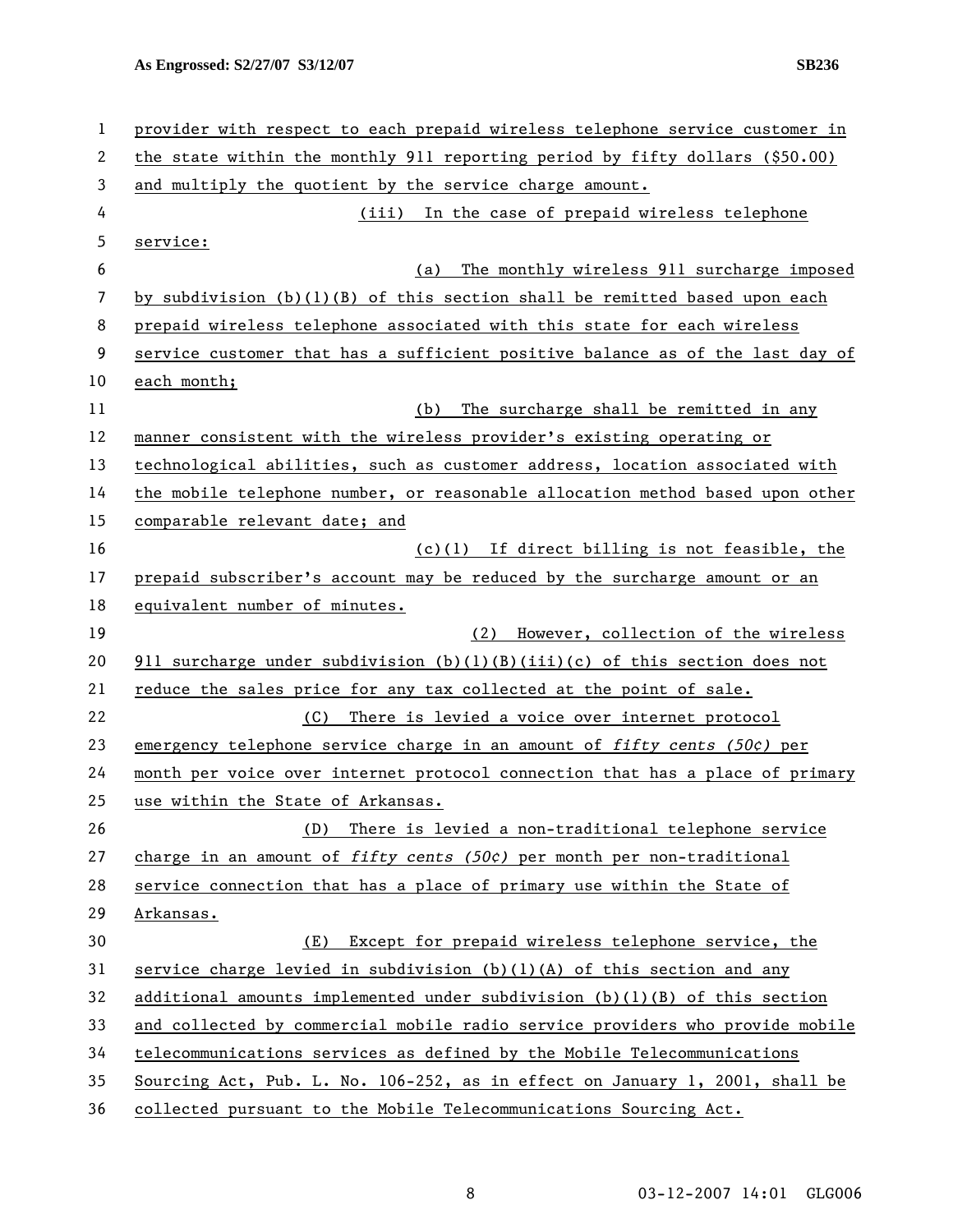| $\mathbf{1}$   | $\left(\frac{C}{2}(2)(A)\right)$ The fees service charges collected by commercial                                        |
|----------------|--------------------------------------------------------------------------------------------------------------------------|
| 2              | mobile radio service providers under subdivisions under subdivision $(b)(1)(A)$                                          |
| 3              | of this section, less administrative fees under subdivision $\left(\frac{b}{c}\right)\left(\frac{c}{3}\right)$ (c)(3) of |
| 4              | this section, shall be remitted to the GMRS Arkansas Emergency Telephone                                                 |
| 5              | Services Board within sixty (60) days after the end of the month in which the                                            |
| 6              | fees are collected.                                                                                                      |
| $\overline{7}$ | $(D)$ The funds collected pursuant to this subdivision                                                                   |
| 8              | $(b)(1)(A)$ shall not be deemed revenues of the state and shall not be subject                                           |
| 9              | to appropriation by the General Assembly.                                                                                |
| 10             | $(E)$ The fee levied in subdivision (b)(l)(A) of this                                                                    |
| 11             | section and any additional amounts implemented under subdivision $(b)(1)(B)$ of                                          |
| 12             | this section and collected by commercial mobile radio service providers who                                              |
| 13             | provide mobile telecommunications services as defined by the Mobile                                                      |
| 14             | Telecommunications Sourcing Act, Pub. L. No. 106-252, as in effect on January                                            |
| 15             | 1, 2001, shall be collected pursuant to the Mobile Telecommunications                                                    |
| 16             | Sourcing Act.                                                                                                            |
| 17             | $(2)$ $(A)$ (c)(1) There is established the GMRS Arkansas Emergency                                                      |
| 18             | Telephone Services Board consisting of the following:                                                                    |
| 19             | $\frac{1}{i}(A)$ The Auditor of State or his or her designated                                                           |
| 20             | representative;                                                                                                          |
| 21             | $\overline{(\pm \pm)}$ (B) Two (2) representatives selected by a majority of                                             |
| 22             | the commercial mobile radio service providers licensed to do business in the                                             |
| 23             | state; and                                                                                                               |
| 24             | (iii)(C) Two (2) 911 system employees selected by a                                                                      |
| 25             | majority of the public safety answering point administrators in the state.                                               |
| 26             | $(2)$ $(4)$ The responsibilities of the board shall be as follows:                                                       |
| 27             | $\overline{(+)}$ (A) To establish and maintain an interest-bearing                                                       |
| 28             | account in which will be deposited revenues from the service charges levied                                              |
| 29             | on commercial mobile radio service connections under subdivision $(b)(1)(A)$ of                                          |
| 30             | this section;                                                                                                            |
| 31             | $\overbrace{1}$ (B) To manage and disburse the funds from the account                                                    |
| 32             | levied under subdivision $(b)(1)(A)$ of this section in the following manner:                                            |
| 33             | $(a)$ (i) Not less than forty-nine percent (49%) of the                                                                  |
| 34             | total monthly revenues collected and remitted under subdivision $(b)(1)(A)$ of                                           |
| 35             | this section shall be distributed on a population basis to each political                                                |
| 36             | subdivision operating a 911 public safety communications center which has the                                            |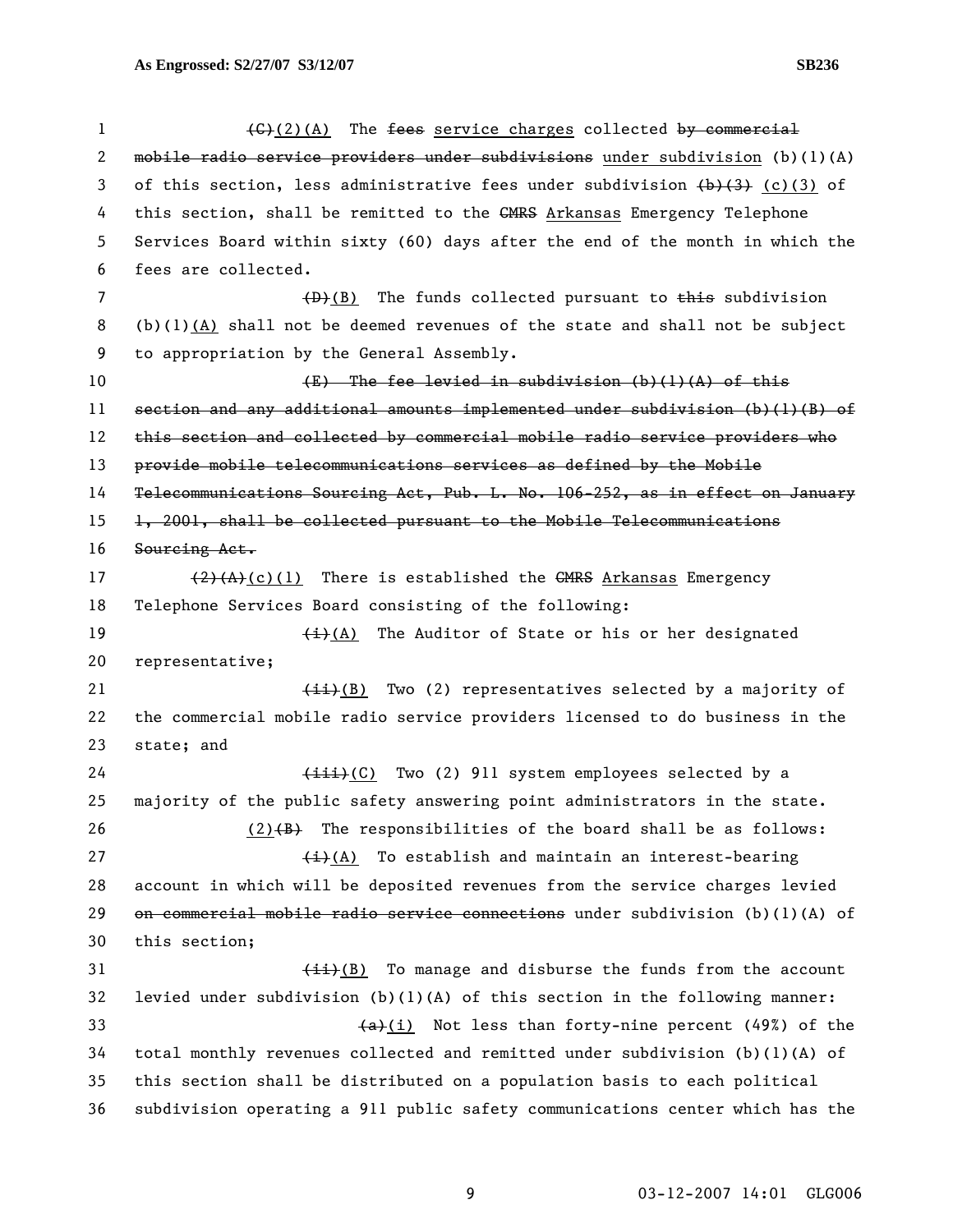1 capability of receiving commercial mobile radio service 911 calls on 2 dedicated 911 trunk lines for expenses incurred for the answering, routing, 3 and proper disposition of commercial mobile radio service 911 calls, 4 including payroll costs and training costs associated with wireless, voice 5 over internet protocol, and non-traditional 911 calls; 6  $\left(\frac{b}{i}\right)(a)$  Not more than forty-nine percent (49%) of 7 the total monthly revenues collected and remitted under subdivision (b)(1)(A) 8 of this section shall be held in the interest-bearing account solely for the 9 purposes of complying with applicable requirements of Federal Communications 10 Commission docket # 94-102. 11 (b) These funds may be utilized by the public 12 safety answering points for the following purposes in connection with 13 compliance with the Federal Communications Commission requirements: 14 upgrading, purchasing, programming, and installing necessary data, basic 911 15 GIS mapping, hardware, and software, including any network elements required 16 to supply enhanced 911 phase II cellular, *voice over internet* protocol, and 17 other non-traditional telephone service. 18 (c) Invoices must be presented to the board in 19 connection with any request for reimbursement and be approved by a majority 20 vote of the board to receive reimbursement. 21 (d) Any invoices presented to the board for 22 reimbursements of costs not described by this section may be approved only by 23 a unanimous vote of the board. In no event shall any invoice be reimbursed 24 for costs not related to compliance with applicable requirements of Federal 25 Communications Commission docket # 94-102; 26  $\leftarrow$  (iii) Not more than one percent (1%) of the fees 27 collected under subdivision  $(b)(1)(A)$  of this section may be utilized by the 28 board to compensate the independent auditor and for administrative expenses; 29  $\left(\frac{d}{d}\right)(iv)$  All interest received on funds in the 30 interest-bearing account shall be disbursed as prescribed in subdivision 31  $(b)$ (2)(G)(i) (c)(2)(B)(i) of this section; and 32  $(e)(1)(v)(a)$  All cities and counties receiving funds 33 under this section shall submit to the board no later than March 1 of each 34 year an explanation and accounting of the funds received and expenditures of 35 those funds for the previous calendar year.  $\left\{2\right\}(b)$  The board may require any other

10 03-12-2007 14:01 GLG006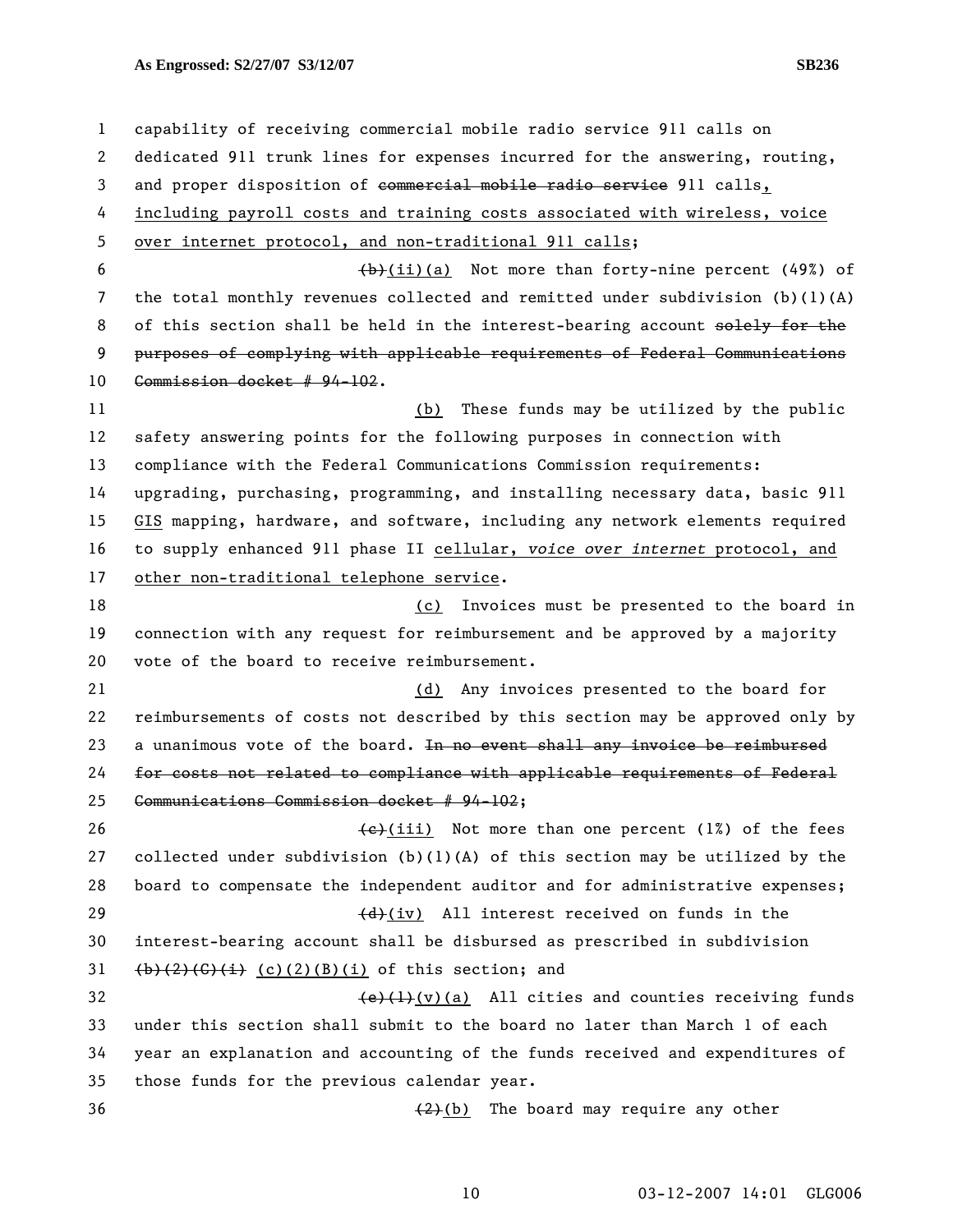1 information necessary to ensure the funds have been properly utilized 2 according to this section. 3 (3)(c) Failure to submit the proper accounting 4 information and failure to utilize the funds in a proper manner may result in 5 the suspension or reduction of funding until corrected; 6  $\leftarrow$   $\leftarrow$   $\leftarrow$   $\leftarrow$   $\leftarrow$   $\leftarrow$   $\leftarrow$   $\leftarrow$   $\leftarrow$   $\leftarrow$   $\leftarrow$   $\leftarrow$   $\leftarrow$   $\leftarrow$   $\leftarrow$   $\leftarrow$   $\leftarrow$   $\leftarrow$   $\leftarrow$   $\leftarrow$   $\leftarrow$   $\leftarrow$   $\leftarrow$   $\leftarrow$   $\leftarrow$   $\leftarrow$   $\leftarrow$   $\leftarrow$   $\leftarrow$   $\leftarrow$   $\leftarrow$   $\leftarrow$   $\leftarrow$   $\leftarrow$   $\leftarrow$   $\leftarrow$   $\left$ 7 perform its duties prescribed by this subchapter. 8 (b)(ii) In determining the population basis 9 for distribution of funds under subdivision  $\{\frac{b}{2}\}\frac{2}{B}\frac{1}{B}\frac{1}{A}$  (c)(2)(B)(i) of 10 this section, the board shall determine, based on the latest federal 11 decennial census, the population of all unincorporated areas of counties 12 operating a 911 public safety communications center which has the capacity of 13 receiving commercial mobile radio service, voice over internet protocol 14 service, or non-traditional 911 calls on dedicated 911 trunk lines and the 15 population of all incorporated areas operating a 911 public safety 16 communications center which has the capability of receiving commercial mobile 17 radio service, voice over internet protocol service, or non-traditional 911 18 calls on dedicated 911 trunk lines and compare the population of each of 19 those political subdivisions to the total population; 20  $\leftarrow$   $\leftarrow$   $\leftarrow$  (D) To submit annual reports to the office of the 21 Auditor of State outlining fees collected and moneys disbursed to public 22 safety answering points under subdivision (b)(1)(A) of this section; and 23  $\left(v\right)(a)(E)(i)$  To retain an independent third-party auditor 24 for the purposes of receiving, maintaining, and verifying the accuracy of any 25 proprietary information submitted to the board by commercial mobile radio 26 service providers. 27  $\left(\frac{b}{c}\right)$  (ii) Due to the confidential and proprietary 28 nature of the information submitted by commercial mobile radio service 29 providers, the information shall be retained by the independent auditor in 30 confidence, shall be subject to review only by the Auditor of State, and 31 shall not be subject to the Freedom of Information Act of 1967, § 25-19-101 32 et seq., nor released to any third party. 33 (e)(iii) The information collected by the 34 independent auditor shall be released only in aggregate amounts that do not 35 identify or allow identification of numbers of subscribers or revenues 36 attributable to an individual commercial mobile radio service provider.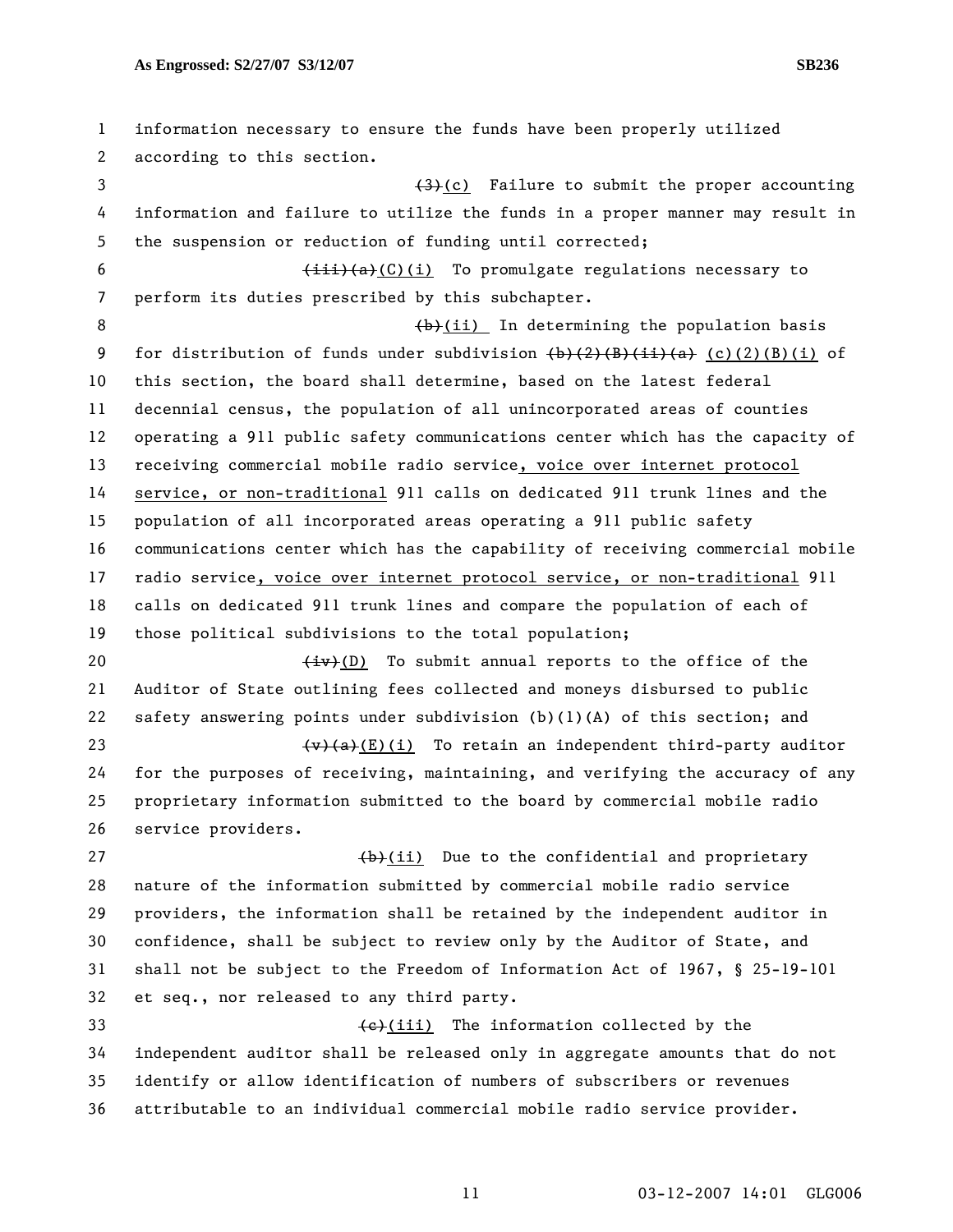1 (3) Commercial mobile radio service providers, voice over 2 internet protocol, or other non-traditional communications providers shall be 3 entitled to retain one percent (1%) of the fees collected under subdivision 4 (b)(1)(A) of this section as reimbursement for collection and handling of the 5 charges.

6  $\left(4\right)\left(A\right)\left(1\right)$  Notwithstanding any other provision of the law, in no 7 event shall any commercial mobile radio, voice over internet protocol, or 8 non-traditional service provider, its officers, employees, assigns, or agents 9 be liable for civil damages or criminal liability in connection with the 10 development, design, installation, operation, maintenance, performance, or 11 provision of 911 service.

12  $\left(\frac{B}{B}\right)(2)$  Nor shall any commercial mobile radio, voice over 13 internet protocol, or non-traditional service provider, its officers, 14 employees, assigns, or agents be liable for civil damages or be criminally 15 liable in connection with the release of subscriber information to any 16 governmental entity as required under the provisions of this subchapter.

17  $\left\{\epsilon\right\}$ (e) The service charge shall have uniform application and shall be 18 imposed throughout the political subdivision to the greatest extent possible 19 in conformity with availability of the service in any area of the political 20 subdivision.

21  $(d)$   $(l)$  (1) An emergency telephone service charge, except with regard 22 to the commercial mobile radio service emergency telephone service charge, 23 shall be imposed only upon the amount received from the tariff rate exchange 24 access lines.

25 (2)(A) If there is no separate exchange access charge stated in 26 the service supplier's tariffs, the governing authority shall, except with 27 regard to the commercial mobile radio service emergency telephone service 28 charge, determine a uniform percentage not in excess of eighty-five percent 29 (85%) of the tariff rate for basic exchange telephone service.

30 (B) This percentage shall be deemed to be the equivalent 31 of tariff rate exchange access lines and shall be used until such time as the 32 service supplier establishes such a tariff rate.

33 (3)(A) No service charge shall be imposed upon more than one 34 hundred (100) exchange access facilities per person per location.

35 (B) No service charge shall be imposed upon more than one 36 hundred (100) voice over internet protocol connections per person per